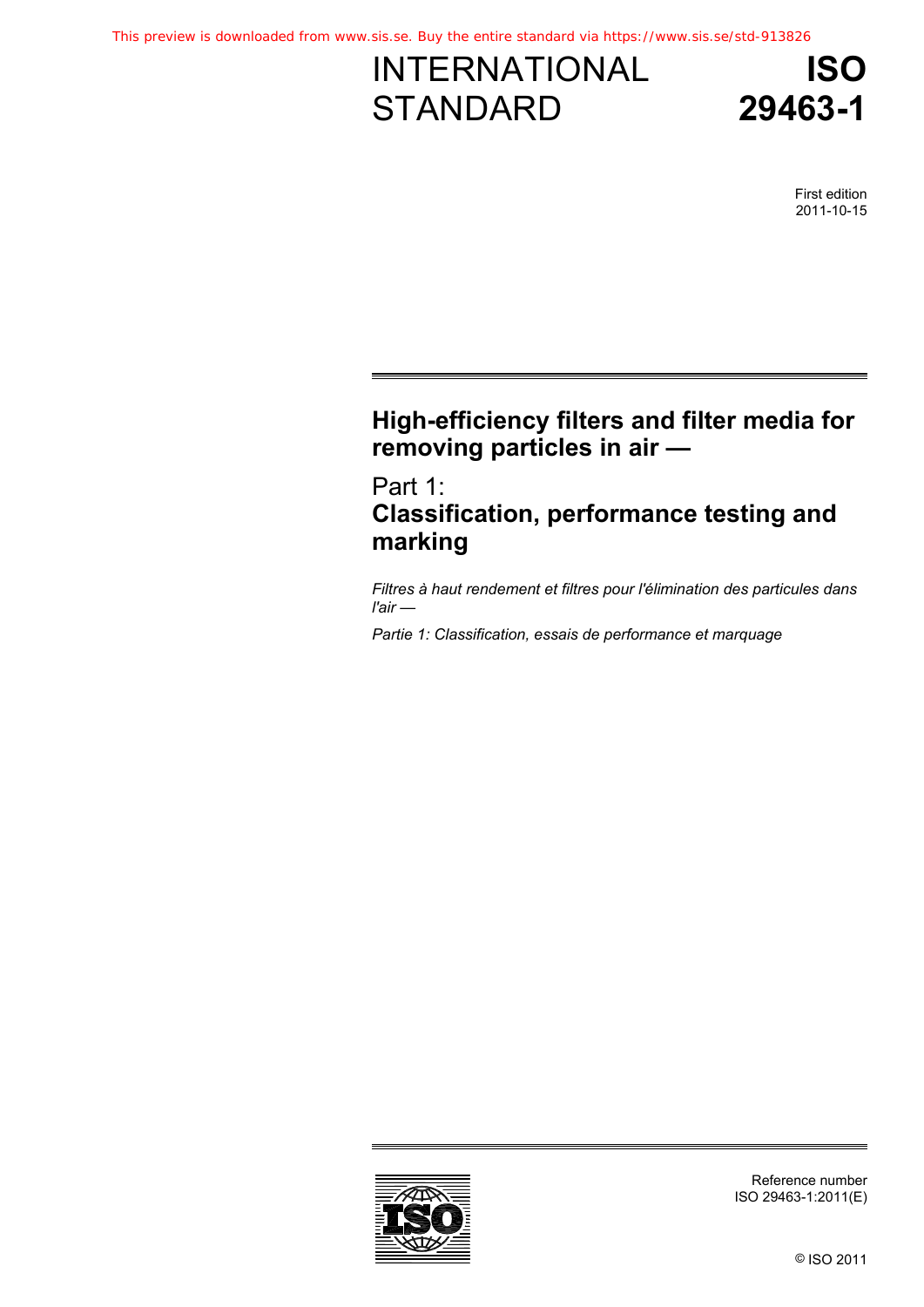**ISO 29463-1:2011(E)** 



### **COPYRIGHT PROTECTED DOCUMENT**

#### © ISO 2011

All rights reserved. Unless otherwise specified, no part of this publication may be reproduced or utilized in any form or by any means, electronic or mechanical, including photocopying and microfilm, without permission in writing from either ISO at the address below or ISO's member body in the country of the requester.

ISO copyright office Case postale 56 · CH-1211 Geneva 20 Tel. + 41 22 749 01 11 Fax + 41 22 749 09 47 E-mail copyright@iso.org Web www.iso.org

Published in Switzerland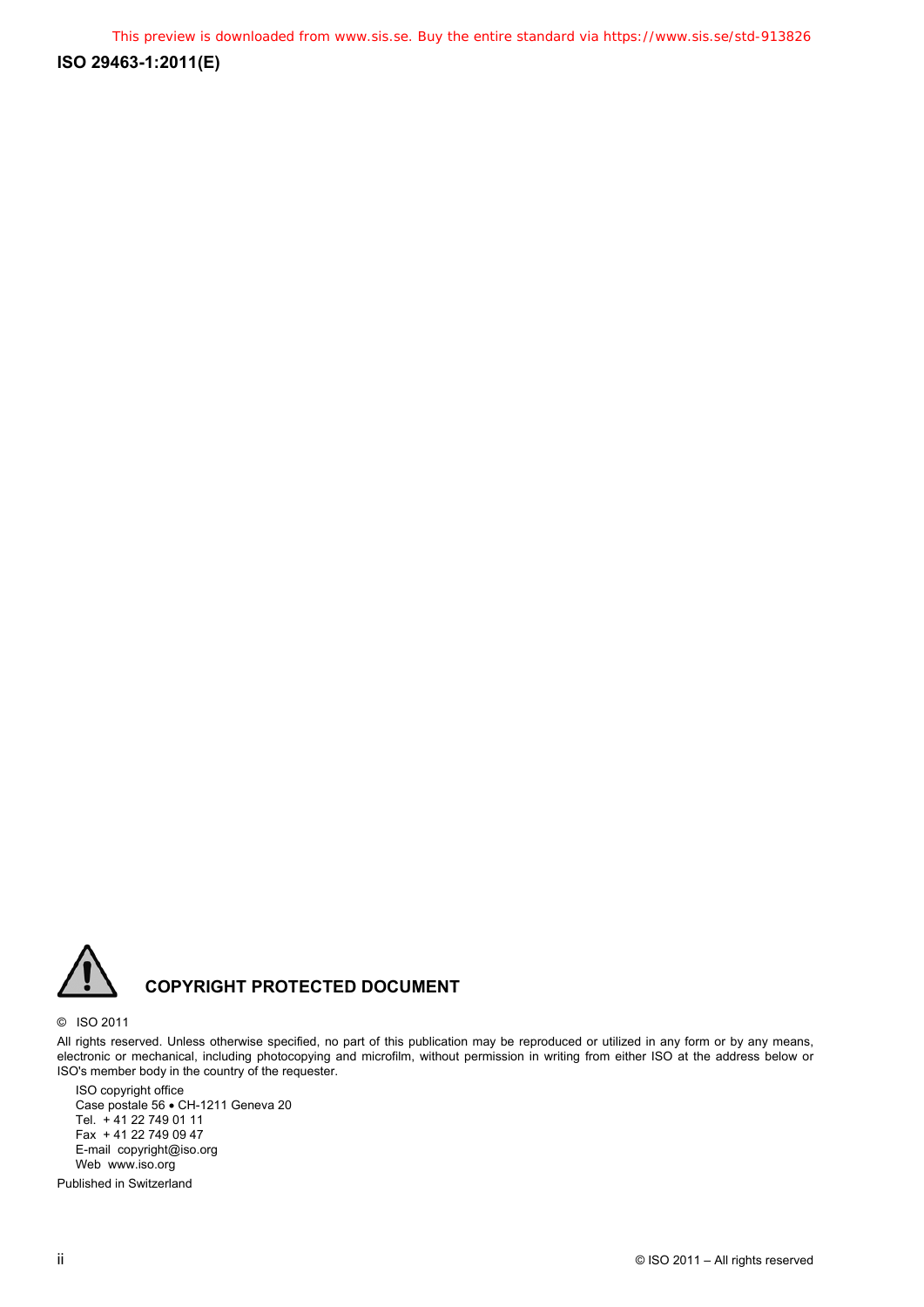ISO 29463-1:2011(E)

### **Contents**

Page

| 1                     |  |
|-----------------------|--|
| $\mathbf{2}$          |  |
| 3                     |  |
| 4                     |  |
| 5                     |  |
| 6<br>6.1              |  |
| 6.2<br>6.3            |  |
| 6.4<br>6.5            |  |
| $\overline{7}$<br>7.1 |  |
| 7.2<br>7.3            |  |
| 7.4<br>7.5            |  |
| 8                     |  |
| 9                     |  |
|                       |  |
|                       |  |
|                       |  |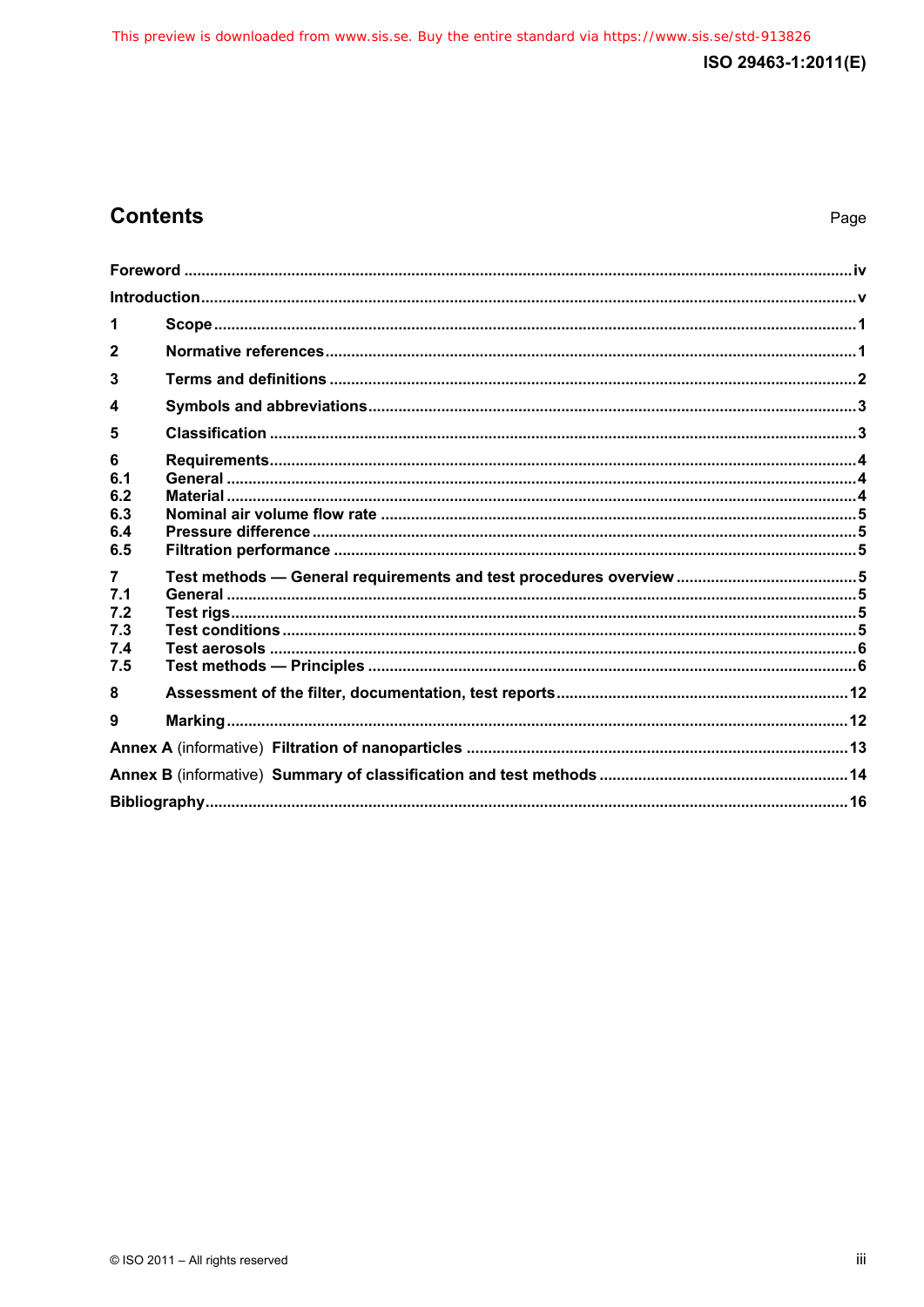## <span id="page-3-0"></span>**Foreword**

ISO (the International Organization for Standardization) is a worldwide federation of national standards bodies (ISO member bodies). The work of preparing International Standards is normally carried out through ISO technical committees. Each member body interested in a subject for which a technical committee has been established has the right to be represented on that committee. International organizations, governmental and non-governmental, in liaison with ISO, also take part in the work. ISO collaborates closely with the International Electrotechnical Commission (IEC) on all matters of electrotechnical standardization.

International Standards are drafted in accordance with the rules given in the ISO/IEC Directives, Part 2.

The main task of technical committees is to prepare International Standards. Draft International Standards adopted by the technical committees are circulated to the member bodies for voting. Publication as an International Standard requires approval by at least 75 % of the member bodies casting a vote.

Attention is drawn to the possibility that some of the elements of this document may be the subject of patent rights. ISO shall not be held responsible for identifying any or all such patent rights.

ISO 29463-1 was prepared by Technical Committee ISO/TC 142, *Cleaning equipment for air and other gases*.

ISO 29463 consists of the following parts, under the general title *High-efficiency filters and filter media for removing particles in air*:

- *Part 1: Classification, performance, testing and marking*
- *Part 2: Aerosol production, measuring equipment, particle-counting statistics*
- *Part 3: Testing flat sheet filter media*
- *Part 4: Test method for determining leakage of filter element Scan method*
- *Part 5: Test method for filter elements*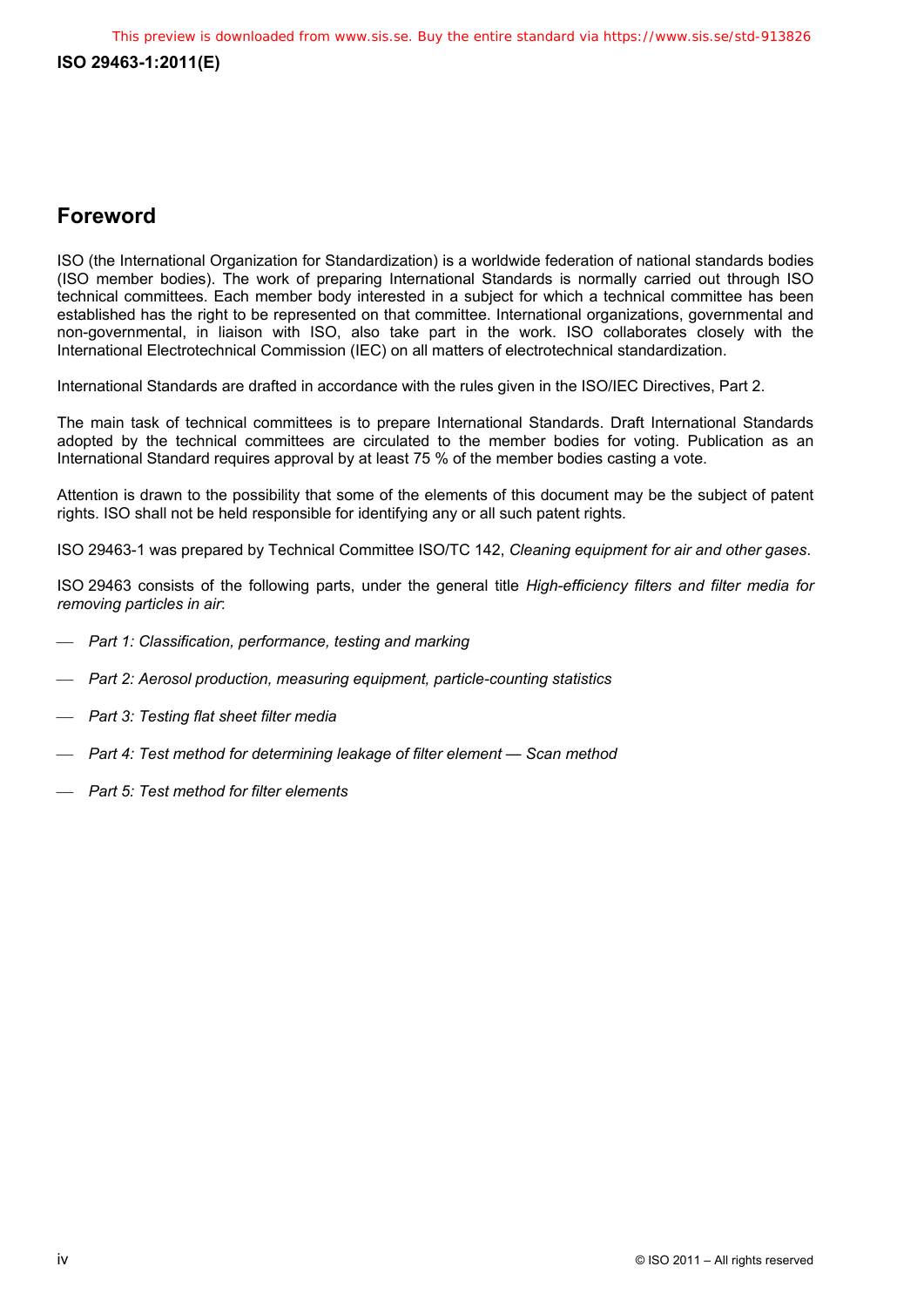### <span id="page-4-0"></span>**Introduction**

ISO 29463 (all parts) is derived from EN 1822 (all parts) with extensive changes to meet the requests from non-EU p-members. It contains requirements, fundamental principles of testing and the marking for highefficiency particulate air filters with efficiencies from 95 % to 99,999 995 % that can be used for classifying filters in general or for specific use by agreement between users and suppliers.

ISO 29463 (all parts) establishes a procedure for the determination of the efficiency of all filters on the basis of a particle counting method using a liquid (or alternatively a solid) test aerosol, and allows a standardized classification of these filters in terms of their efficiency, both local and overall efficiency, which actually covers most requirements of different applications. The difference between ISO 29463 (all parts) and other national standards lies in the technique used for the determination of the overall efficiency. Instead of mass relationships or total concentrations, this technique is based on particle counting at the most penetrating particle size (MPPS), which, for micro-glass filter mediums, is usually in the range of 0.12 um to 0.25 um. This method also allows testing ultra-low penetration air filters, which was not possible with the previous test methods because of their inadequate sensitivity. For membrane filter media, separate rules apply; they are described in ISO 29463-5:2011, Annex B. Although no equivalent test procedures for testing filters with charged media is prescribed, a method for dealing with these types of filters is described in ISO 29463-5:2011, Annex C. Specific requirements for test method, frequency, and reporting requirements can be modified by agreement between supplier and customer. For lower-efficiency filters (group H, as described below), alternate leak test methods noted in ISO 29463-4:2011, Annex A, can be used by specific agreement between users and suppliers, but only if the use of these other methods is clearly designated in the filter markings as noted in ISO 29463-4:2011, Annex A. Although the methods prescribed in this part of ISO 29463 can be generally used to determine filter performance for nano-size particles, testing or classification of filters for nano-size particles is beyond the scope of this part of ISO 29463 (see Annex A for additional information).

There are differences between ISO 29463 (all parts) and other normative practices common in several countries. For example, many of these rely on total aerosol concentrations rather than individual particles. For information, a brief summary of these methods and their reference standards are provided in ISO 29463-5:2011, Annex A.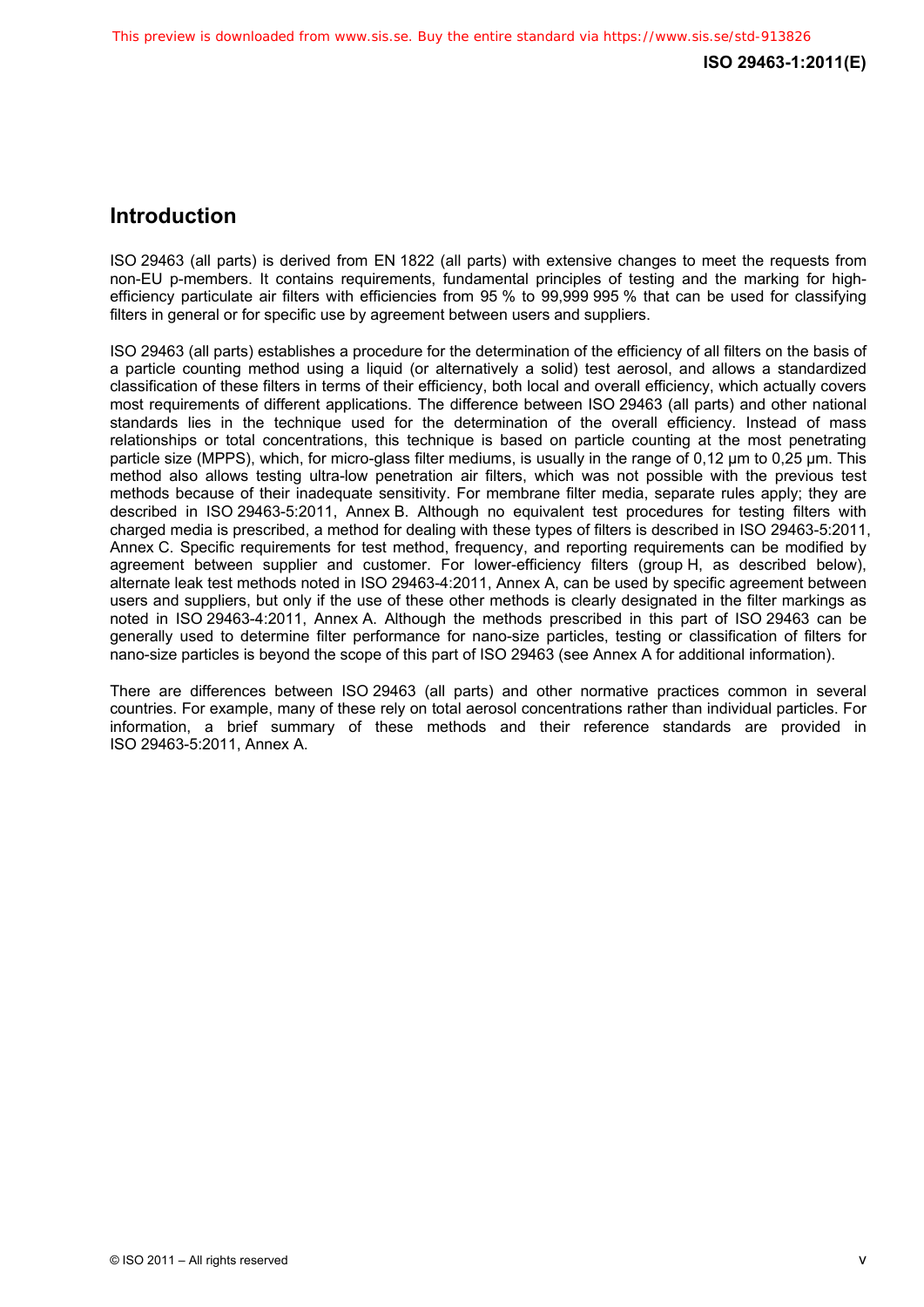This preview is downloaded from www.sis.se. Buy the entire standard via https://www.sis.se/std-913826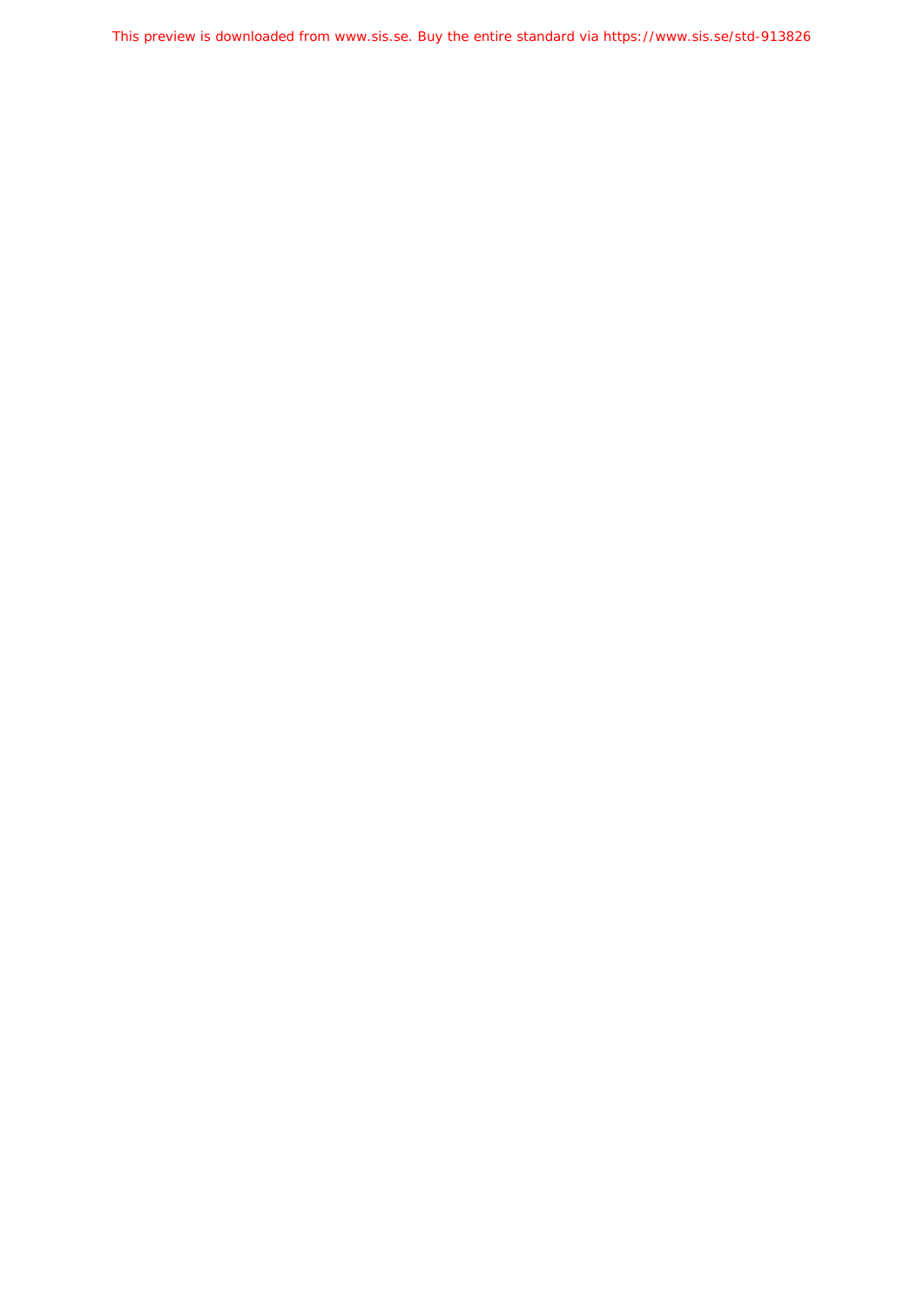#### **INTERNATIONAL STANDARD ISO 29463-1:2011(E)**

## **[High-efficiency filters and filter media for removing particles in](#page-6-0)  [air —](#page-6-0)**

## <span id="page-6-0"></span>Part 1: **Classification, performance testing and marking**

#### <span id="page-6-1"></span>**1 Scope**

This part of ISO 29463 establishes a classification of filters based on their performance, as determined in accordance with ISO 29463-3, ISO 29463-4 and ISO 29463-5. It also provides an overview of the test procedures, and specifies general requirements for assessing and marking the filters, as well as for documenting the test results. It is intended for use in conjunction with ISO 29463-2, ISO 29463-3, ISO 29463-4 and ISO 29463-5.

#### <span id="page-6-2"></span>**2 Normative references**

The following referenced documents are indispensable for the application of this document. For dated references, only the edition cited applies. For undated references, the latest edition of the referenced document (including any amendments) applies.

ISO 5167-1, *Measurement of fluid flow by means of pressure differential devices inserted in circular crosssection conduits running full — Part 1: General principles and requirements*

ISO 29463-2:2011, *High-efficiency filters and filter media for removing particles in air — Part 2: Aerosol production, measuring equipment, particle-counting statistics*

ISO 29463-3:2011, *High-efficiency filters and filter media for removing particles in air — Part 3: Testing flat sheet filter media*

ISO 29463-4:2011, *High-efficiency filters and filter media for removing particles in air — Part 4: Test method for determining the leakage of filter element — Scan method*

ISO 29463-5:2011, *High-efficiency filters and filter media for removing particles in air — Part 5: Test method for filter elements*

ISO 29464[1](#page-6-3)) , *Cleaning equipment for air and other gases — Terminology* 

1

<span id="page-6-3"></span><sup>1)</sup> To be published.